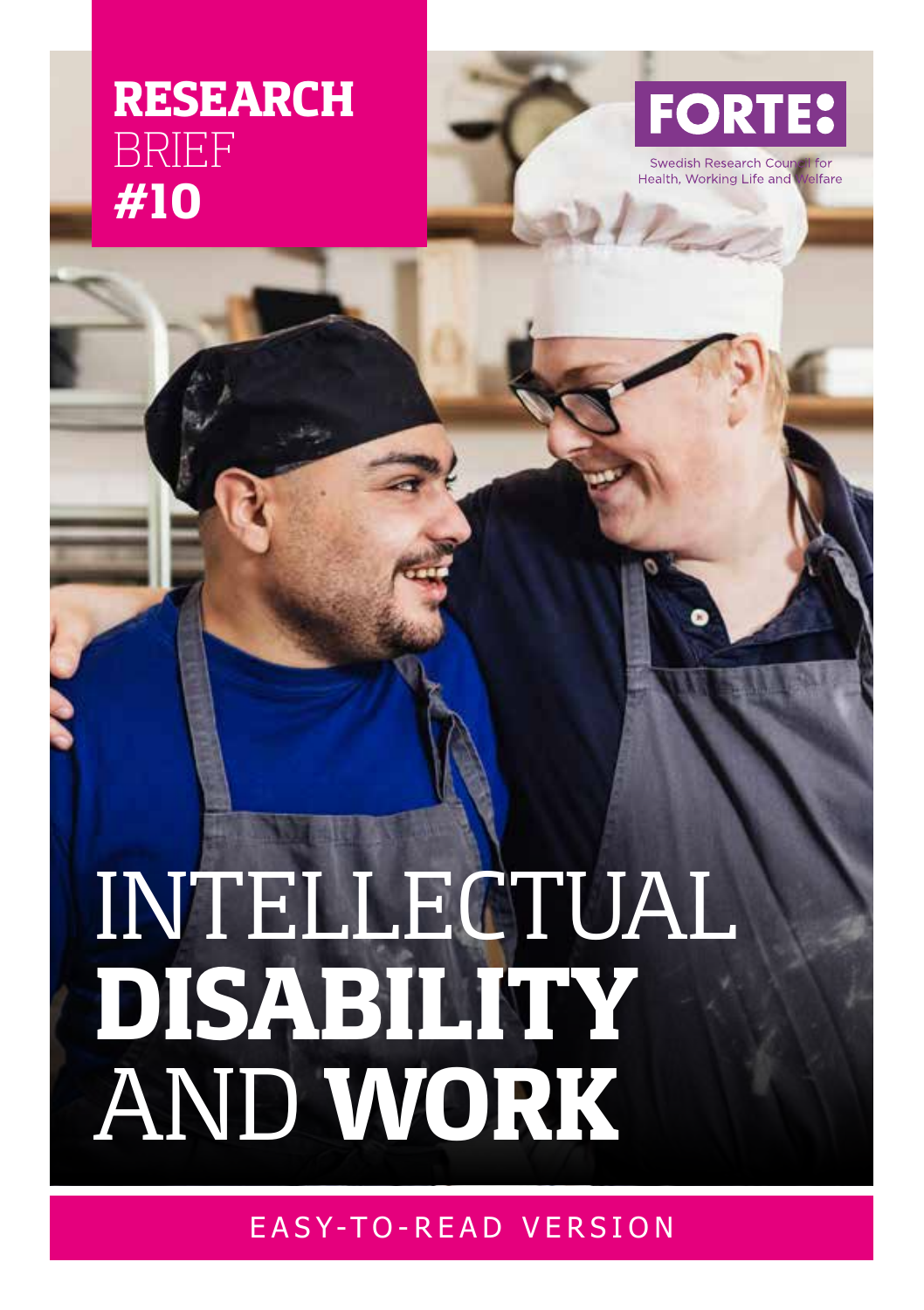

**This brochure is all about research relating to work for people with intellectual disabilities.** 

It is a summary of what various researchers have written.

It is mostly research from Sweden but also includes research from other countries.

This is an easy-to-read version of the publication "Intellectual Disability and Work".

It is part of the "Research Brief" series of publications from Swedish research council Forte.

The text was written by researchers Magnus Tideman, Veronica Lövgren and Kristina Szönyi.

Conny Bergkvist and Abbas Haghjo from FUB (the Swedish National Association for Persons with Intellectual Disability) helped to write the text.

Kristina Szönyi wrote this easy-to-read version.

#### **Research Brief**

ISSN 2001-4287 No. 10/2017 Production: wognum.se Published by Forte, PO Box 894, 101 37 Stockholm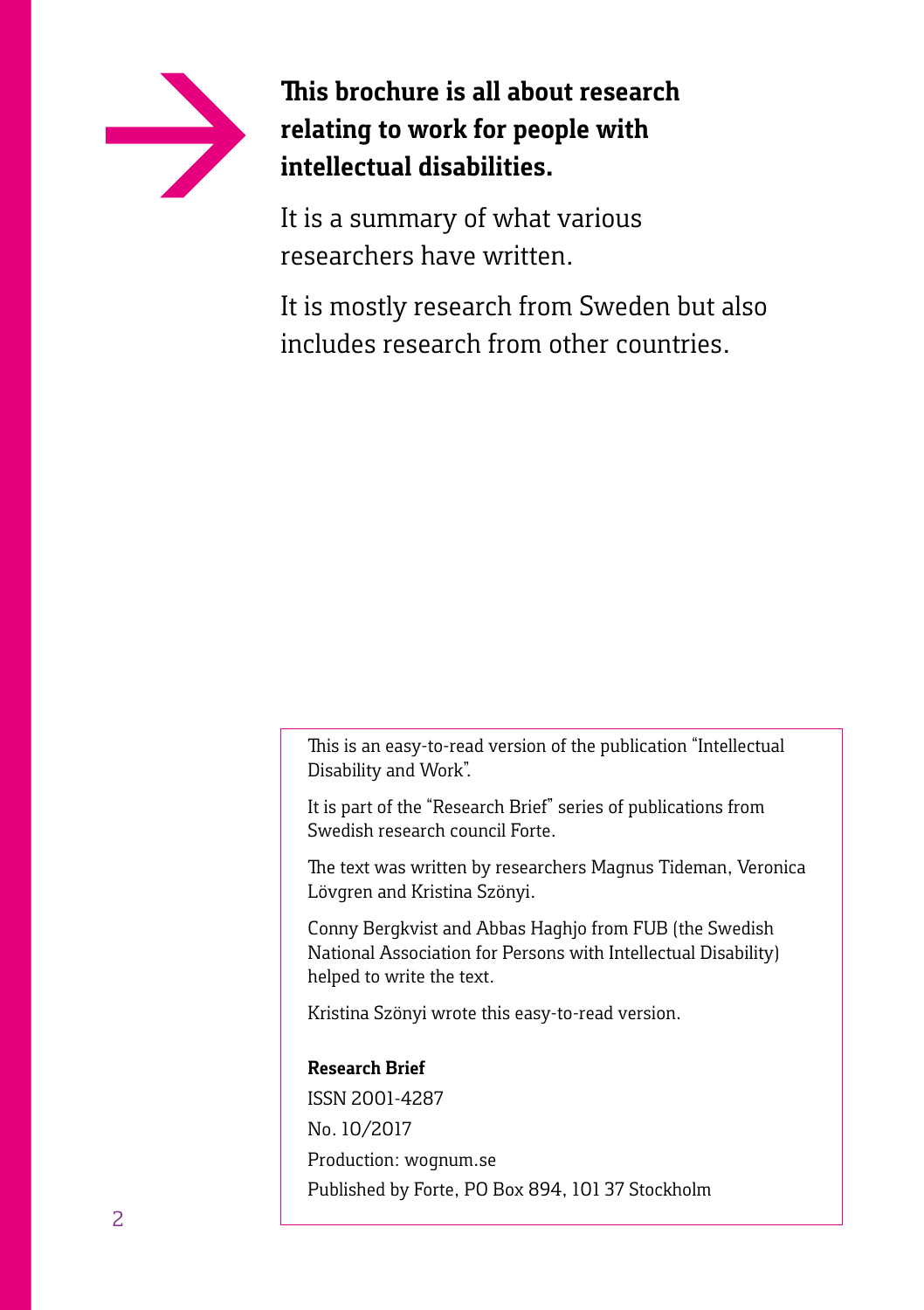# It is hard for people with intellectual disabilities to get a job

A lot of people with intellectual disabilities want to have a job.

Politicians in Sweden agree that it is a good thing for as many people as possible to have a job.

But people with intellectual disabilities often have trouble getting a job.

So you could say that people with intellectual disabilities are marginalised in the employment market.

This means that they are less likely to get a job than other people.

Having a job means that you are earning money.

It can also mean that you are learning new things, meeting new people and increasing your self-confidence.

A lot of people believe that having a job makes it easier to be included in society.

Some people either cannot or do not want to work.

That might be because they have major disabilities.

It is important that there are suitable, meaningful activities for these people.

This publication is about the people who can and want to work.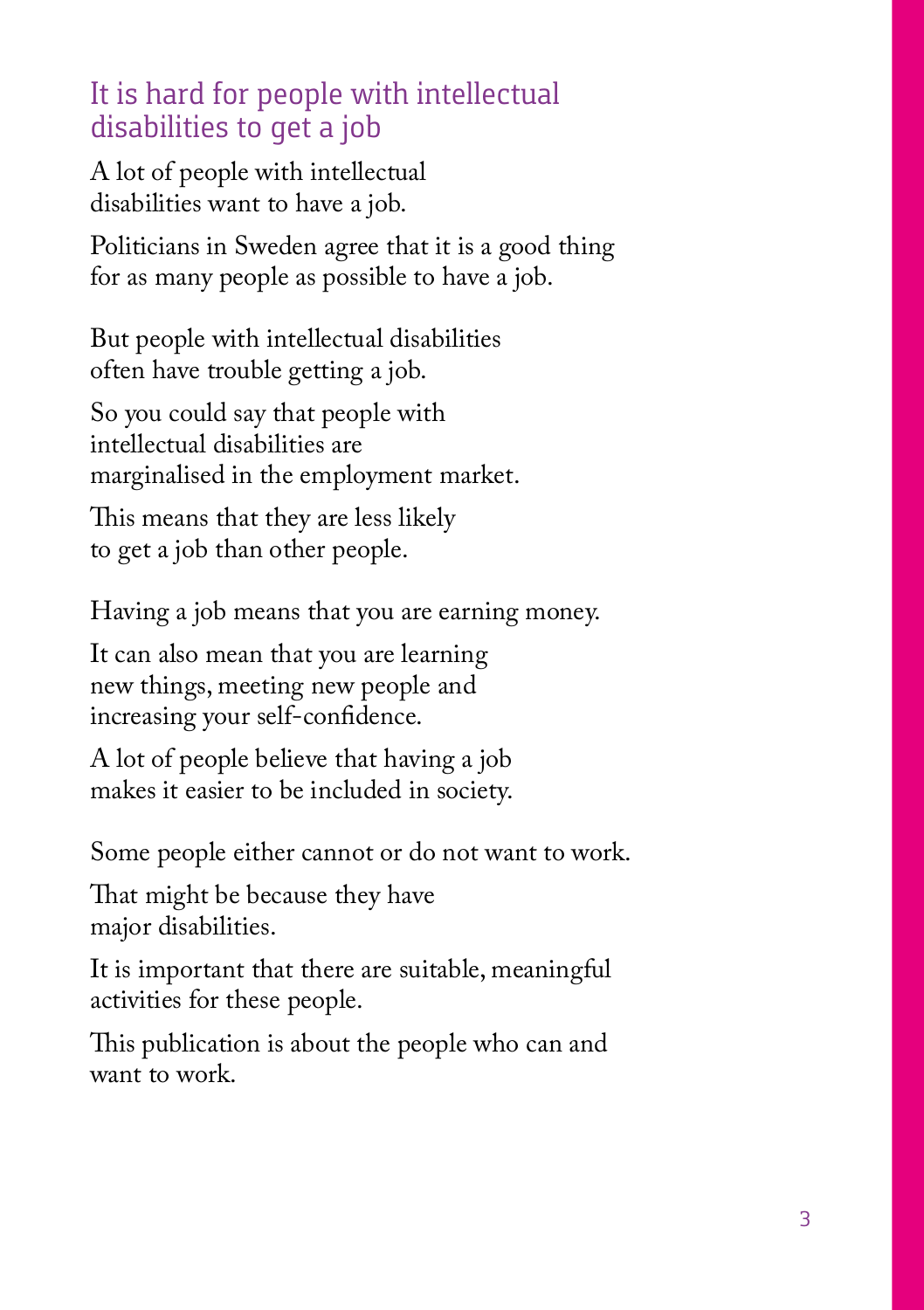### The term "Intellectual disability" is used in this publication

We use the term intellectual disability in this publication.

In other contexts, different terms are used.

For a long time, the term *"developmental disorder"*  was used to describe this group.

But a lot of people have protested against it in recent years.

They feel that "developmental disorder" singles people out and they consider it to be a bad term.

Which is why we use intellectual disability in this publication.

*Most people with an intellectual disability attended special programs and upper secondary school for pupils with intellectual disabilities.*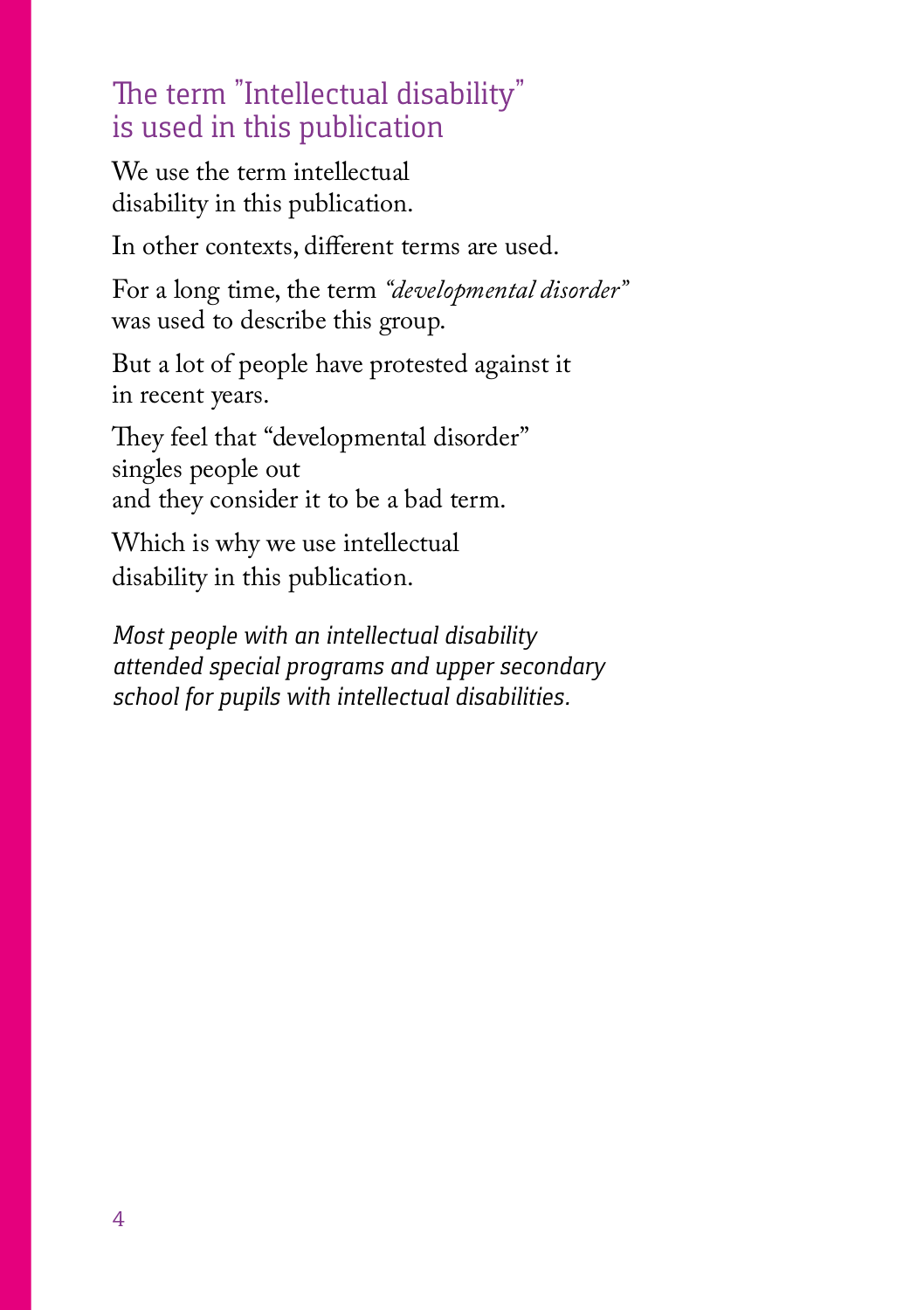# There are different ways to carry out research

Researchers use different methods when carrying out their studies.

Below are three different methods that the researchers used in the studies we read:

#### 1. Questionnaires

A lot of people are asked questions.

Sometimes several thousand people.

Questionnaires are sent out by letter or email.

The people who receive the questionnaires answer the questions and then send them back to the researcher.

#### 2. Interviews

In an interview study, researchers ask the people they are meeting to speak about their experiences and answer some questions.

There are not that many people answering questions.

Sometimes there are just 10 people.

But the researchers learn a lot about the people they meet.

#### 3. Register study

In one of the studies we read, the researchers looked at the occupations of young adults with intellectual disabilities.

The researchers did not question anybody.

Instead they read various documents and papers.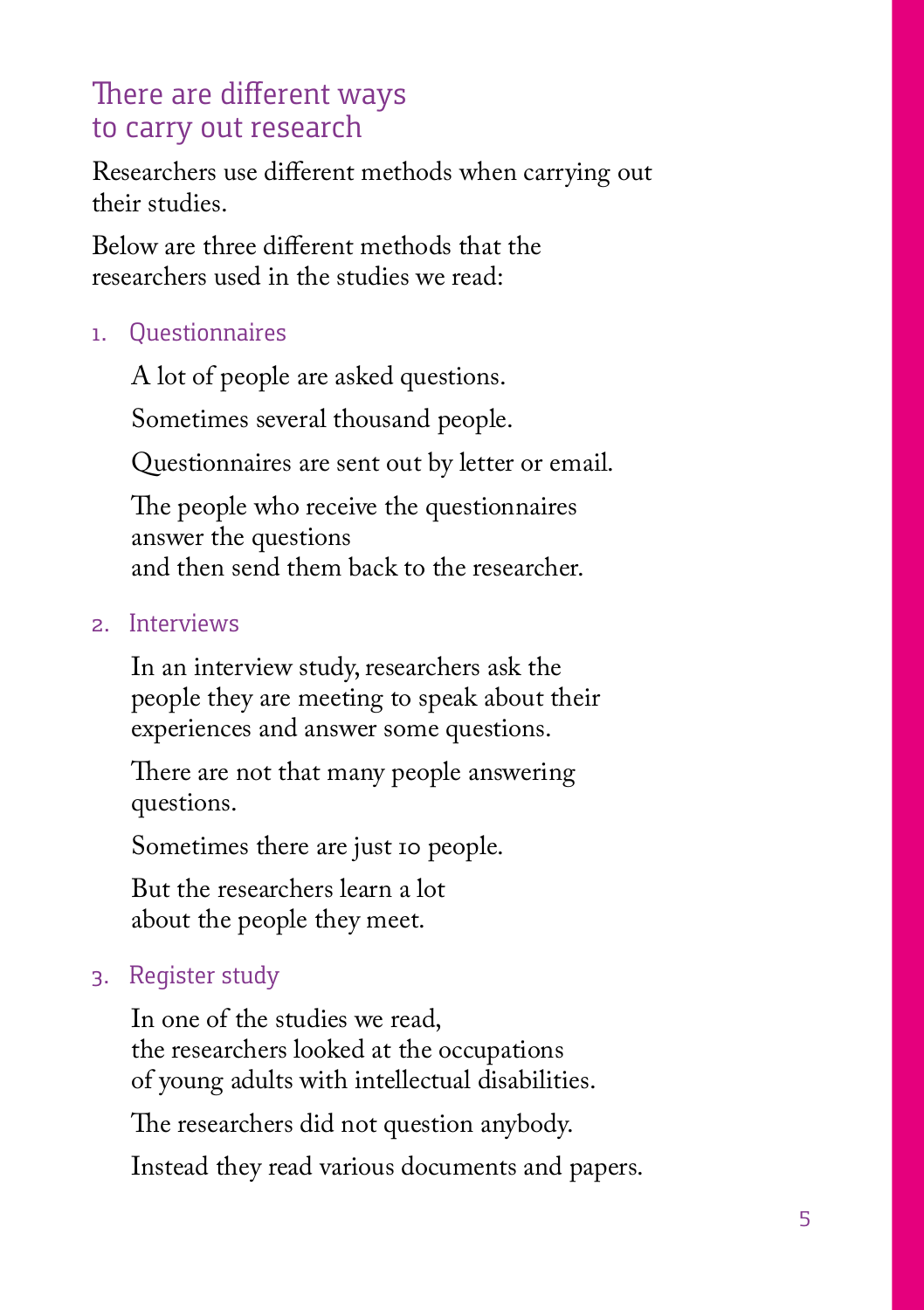#### Very little research about intellectual disability and work

There are not many researchers who have studied work and intellectual disability.

So there is not much research about this subject.

### Very few have asked the people with intellectual disabilities

You might think that the researchers would have asked people who actually have an intellectual disability.

But almost nobody has in the research we have read.

Instead it is managers, staff and parents who have answered the questions.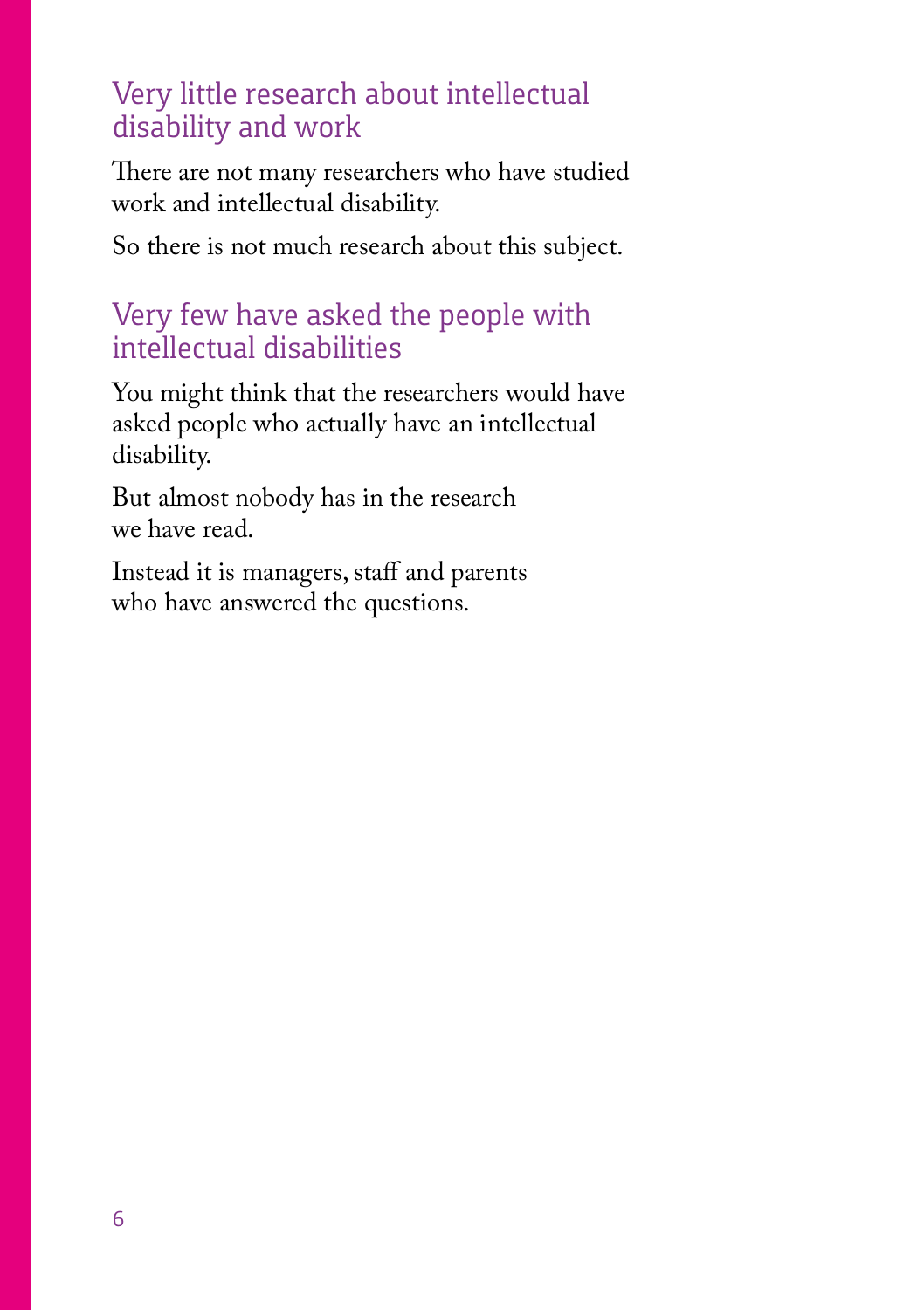A lot of people attend Daily Activities after upper secondary school for pupils with intellectual disabilities

One researcher studied what people with intellectual disabilities do once they have completed upper secondary school for pupils with intellectual disabilities.

More than 12,000 people were included in the study.

#### These are the results:

- Just less than half (47 percent) attend the unpaid occupation called Daily Activities.
- Just less than a quarter (22 percent) work, almost all with subsidised wages.
- 7 percent are students.

They attend folk high school or local adult education centers.

• Just less than a quarter (24 percent) are neither employed, attend Daily Activities or are studying.

The researchers do not know what these people do or how they earn a living.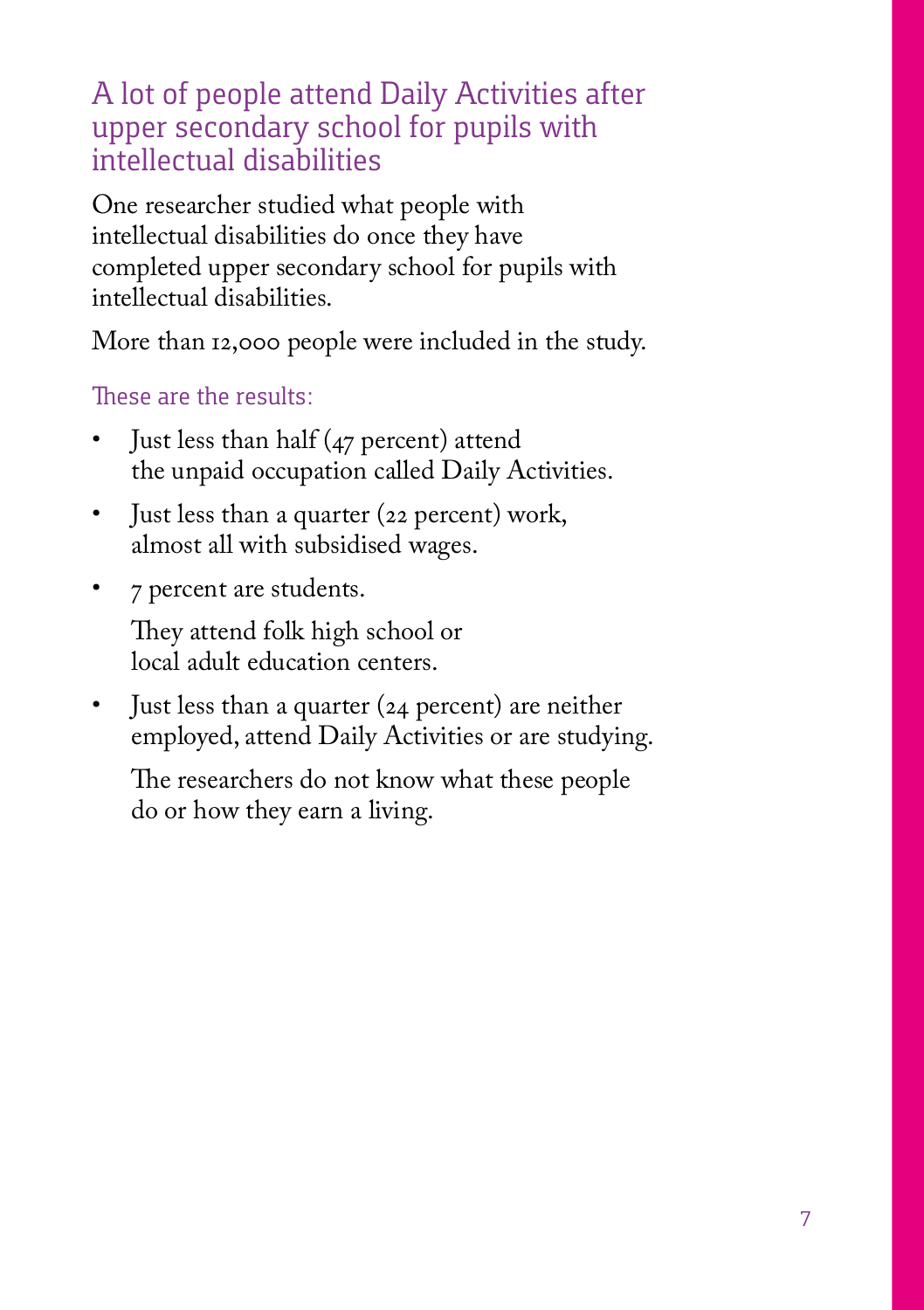# Why is it so hard to get a job?

It is important that we find out why people with intellectual disabilities often have trouble getting a job.

Some think that people with intellectual disabilities are not capable of work.

They mean that the person's cognitive abilities are too low.

Cognitive abilities include, for example, remembering things, thinking a few steps ahead and planning.

But this is wrong, say several researchers.

It is not the individual's shortcomings and difficulties that make it hard to get a job.

The problem is that the demands and duties have not been adapted to suit the person who will be doing them.

Perhaps the person needs someone's help to explain how to perform the duties and more time to carry out the work.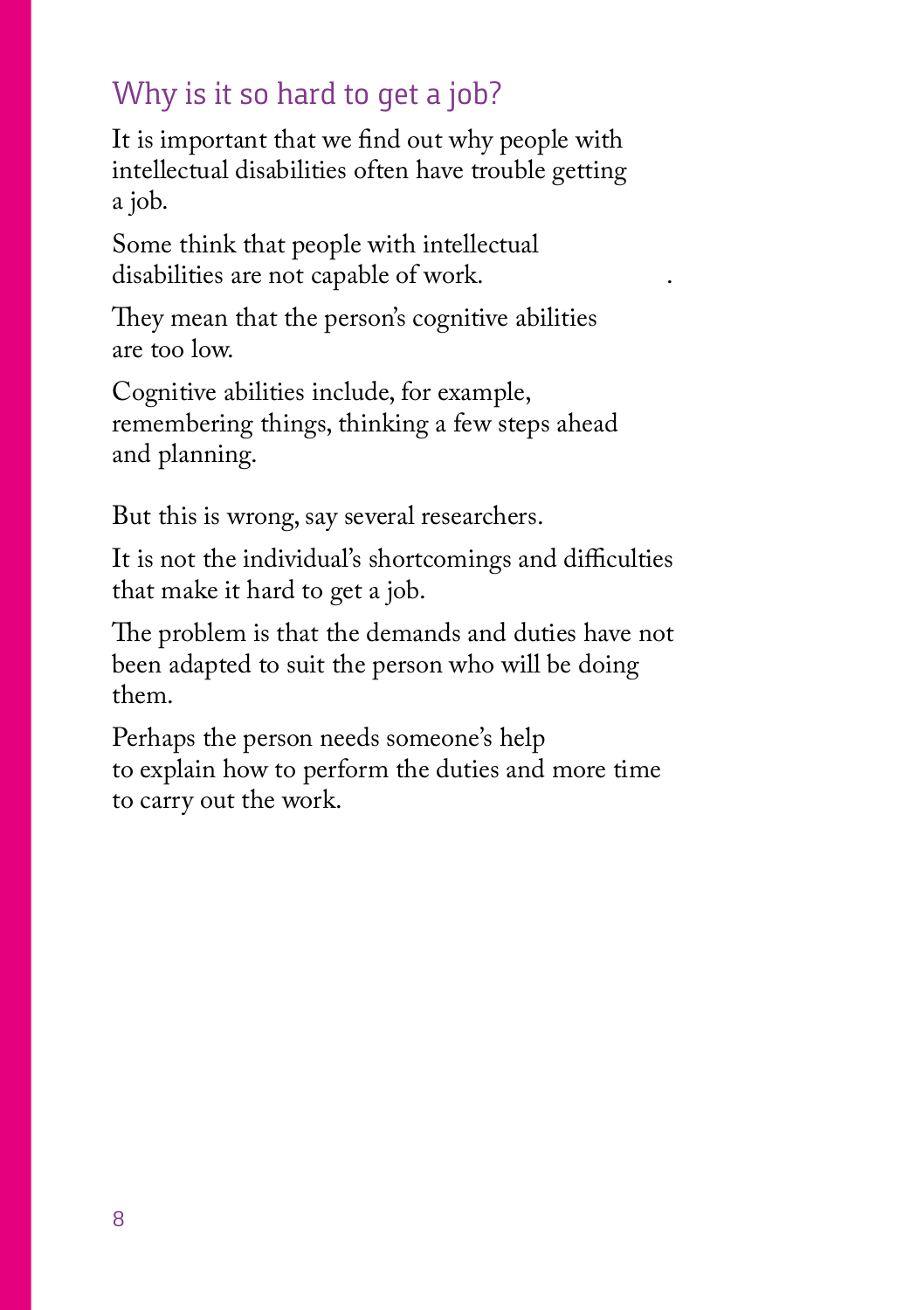# Laws can make it easier to get a job

There are many different things that affect someone's ability to get a job and keep it.

Legislation is an important thing.

The law states, for example, that companies who employ people with intellectual disabilities are entitled to subsidies from the Swedish Social Insurance Agency.

That money should be used to pay the employee's salary and improve the workplace as much as possible for the employee.

# Laws may result in people choosing not to work

But sometimes laws can create obstacles for work.

For example, people with intellectual disabilities are not allowed to receive activity benefits and have a job at the same time.

The security of receiving activity benefits is important for a lot of people.

Which is why sometimes people turn down the chance of work

so they can keep their activity benefits.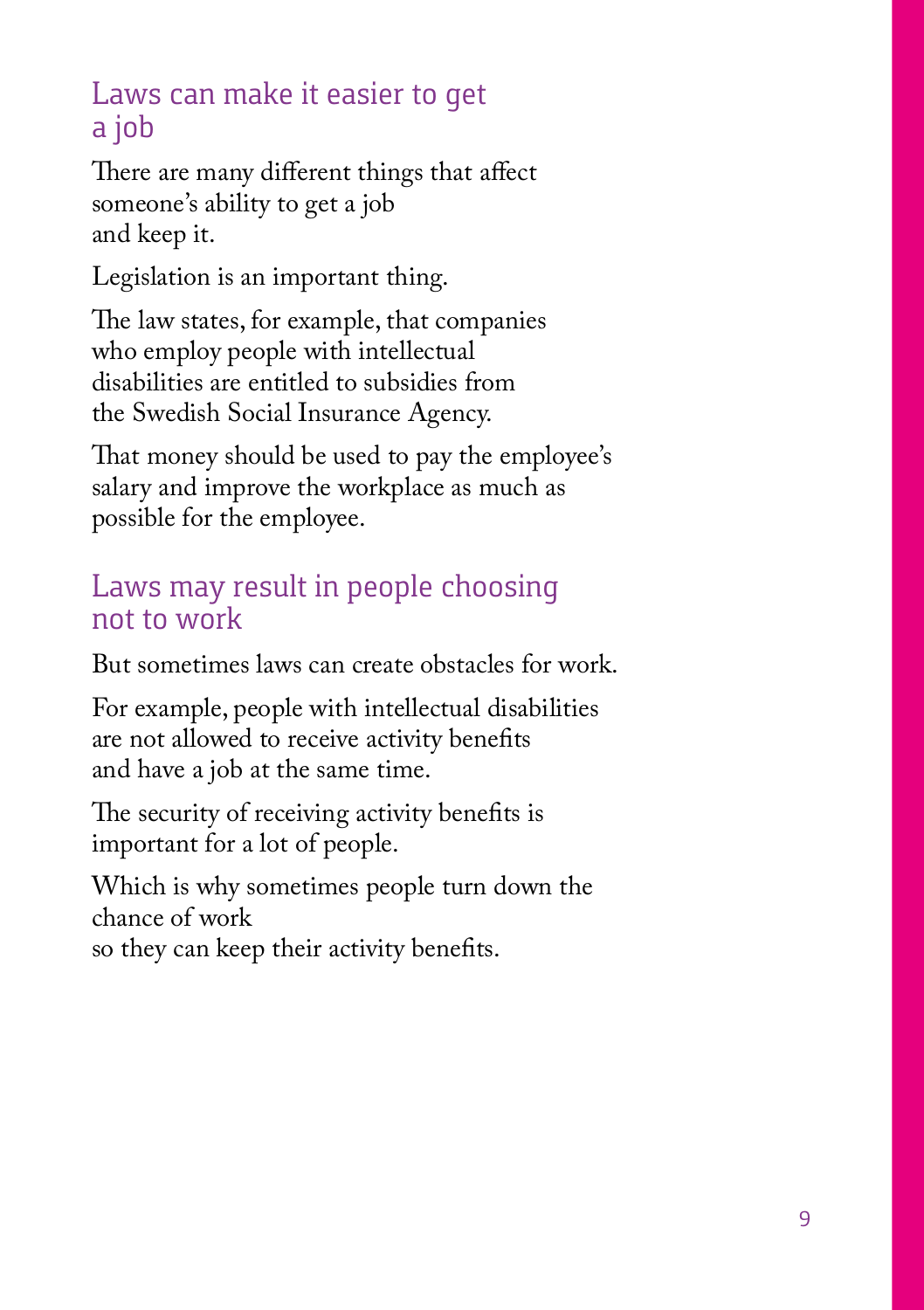# Social support in the workplace is important

Social support in the workplace is important.

Support might mean how the job duties should be done.

Support might also mean help with something else that is important at a workplace.

For example, help with planning the journey to work and getting to work on time.

Sometimes a person needs help understanding how the workplace is run.

This is called the social codes of the workplace.

It might include at what time you take your coffee breaks, how long your breaks are and what you can talk to your co-workers about during your break.

Social support is particularly important for people who have not worked before.

# Good if the employer knows people with disabilities

Employers who know people with an intellectual disability are positive about employing people with that disability.

Employers who do not know people with intellectual disabilities are less positive.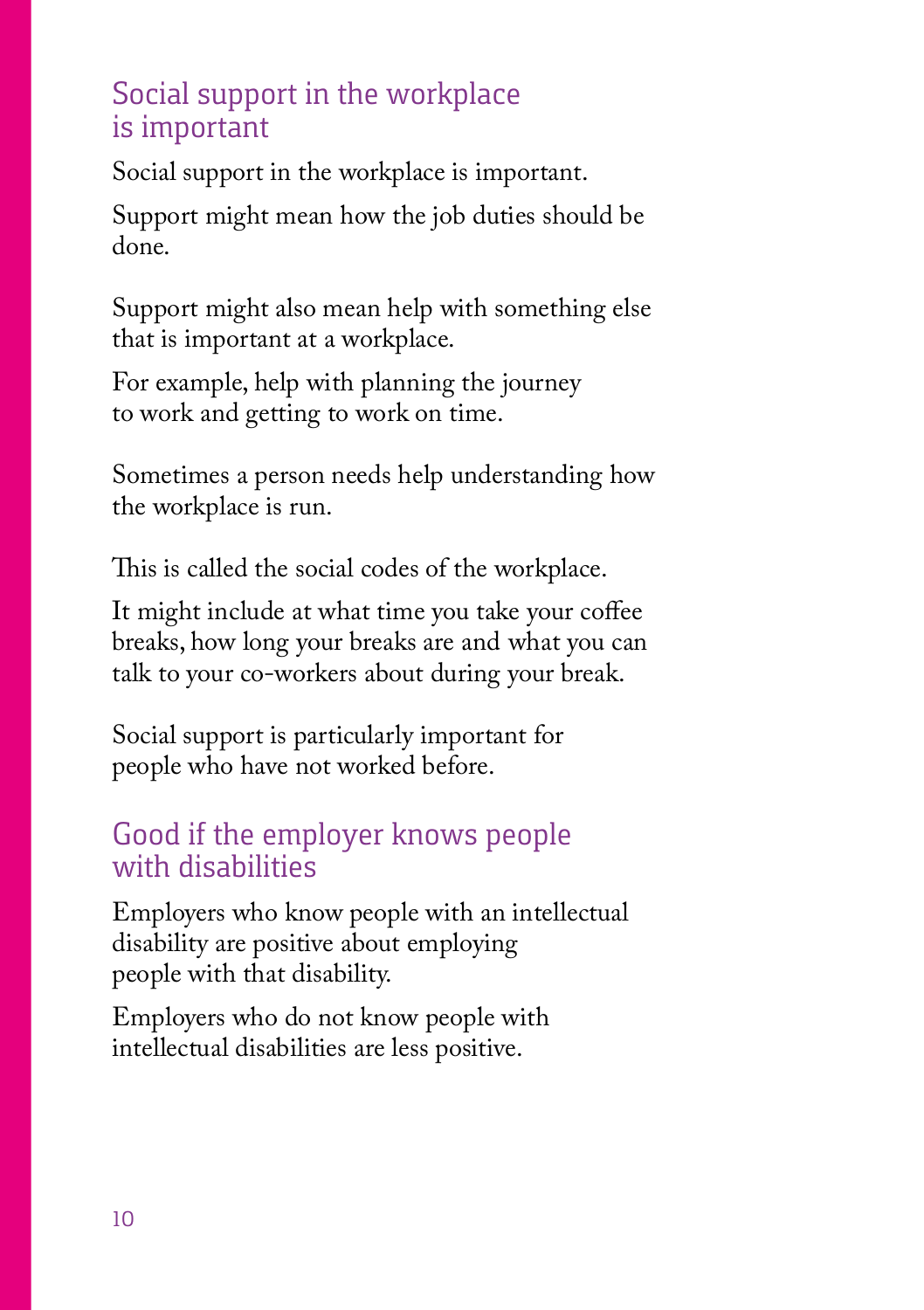# Good to receive government subsidies

Employers think it is a good thing that they can get support and subsidies from the government.

That way they can adapt the workplace and learn more about intellectual disability.

## Uncommon to go from Daily Activities to a job

A lot of people can work and want to work, rather than attending Daily Activities.

But people attending Daily Activities rarely begin working.

Researchers have studied why so few people attending Daily Activities begin working.

They say that there could be several reasons.

Here are two examples that researchers have written about:

- 1. People attending Daily Activities do not receive any support or help with finding a job.
- 2. Daily Activities need their talented people.

Particularly where there is customer interaction.

In a café, for example.

Which is why the people running the café are sometimes not encouraged to look for a job.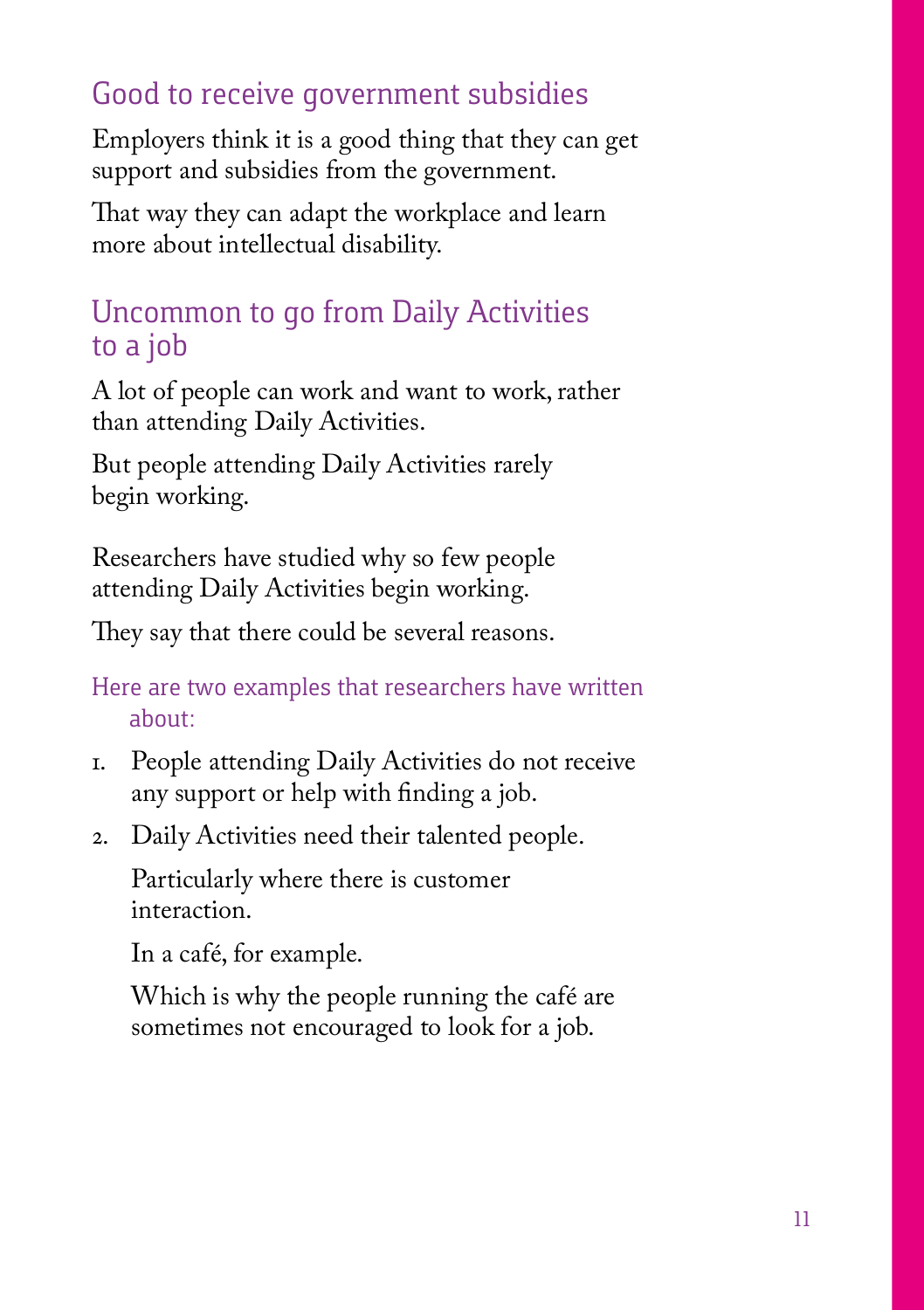#### More men than women at work

The research we have read shows that more men than women with intellectual disabilities have a job.

But researchers do not know why that is.

# Parents and friends make a big difference

People who receive support from friends and family find it easier to get a job.

When parents believe that their child will be able to work, then their adult child will do better when it comes to getting a job.

It is also important that parents help by speaking up, if the person has trouble doing that themselves.

This might include giving feedback to the teachers and counsellor at school, to the Swedish Social Insurance Agency or the Swedish Public Employment Service.

Several studies show that parents with a good social status in society are in a better position to support their children. Social status includes things like understanding the language, having a good education and being financially secure.

Parents with a high social status are in a better position to influence the support their child receives from society.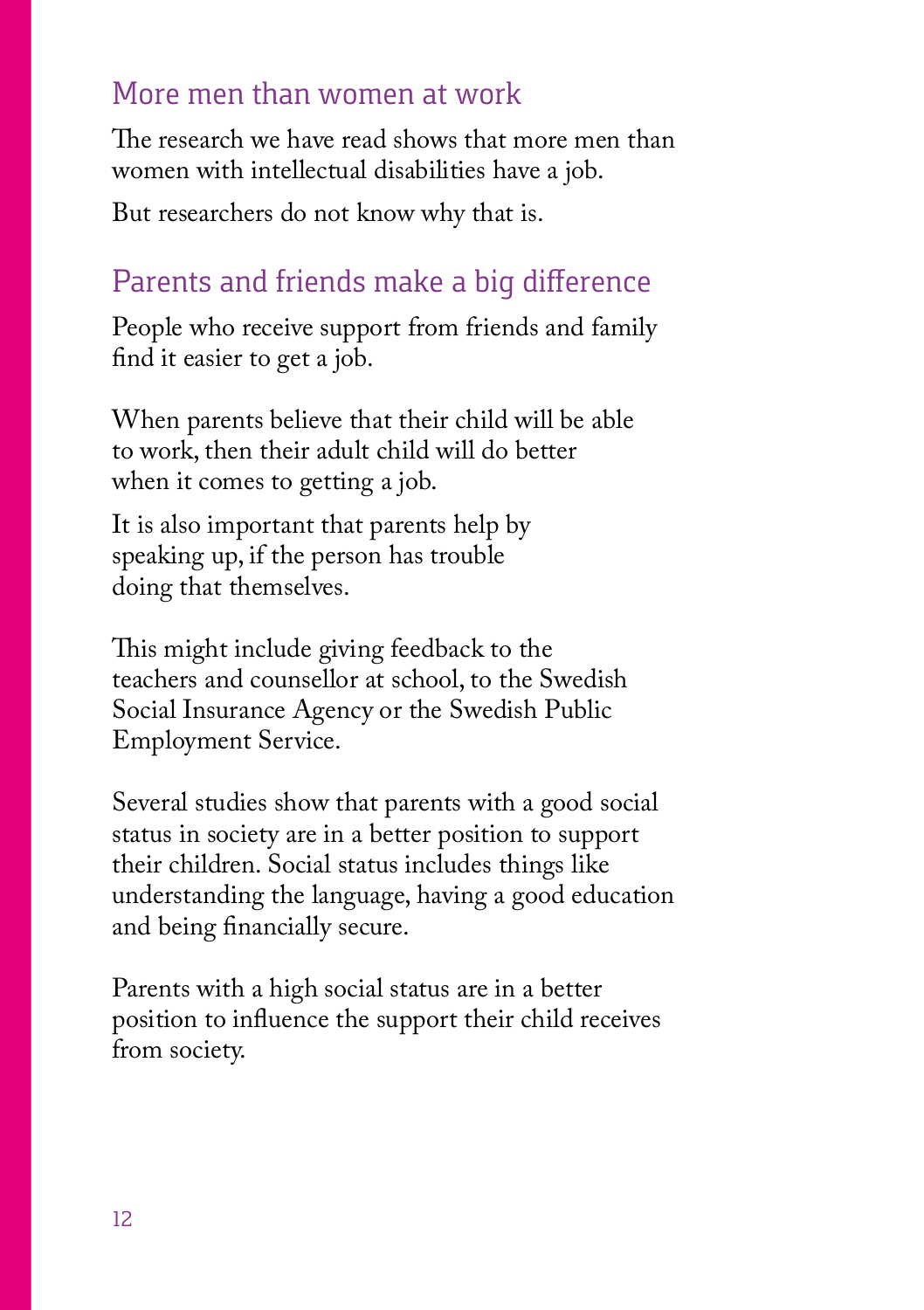# Supported Employment is one form of workplace support

Society tries to provide a good level of support so that more people with intellectual disabilities can work.

Supported Employment is the name of a support method that Sweden and a lot of other countries consider to be a good thing.

When you work with Supported Employment, there are a few things – or so-called principles – to consider that are particularly important.

#### Here is a summary of them:

1. Everybody is different and therefore needs different support.

So start with what the person needs.

- 2. Support should be given to both the employer and the employee.
- 3. Support should be provided for as long as necessary.
- 4. The job should be on the open labour market.

Not within the Daily Activities sphere or other special operations.

5. The employee should get a job quickly where they can learn and further develop their skills.

The Swedish Social Insurance Agency has investigated how things turned out for a few people with intellectual disabilities and people with other disabilities.

The conclusion was that Supported Employment is a good method for men.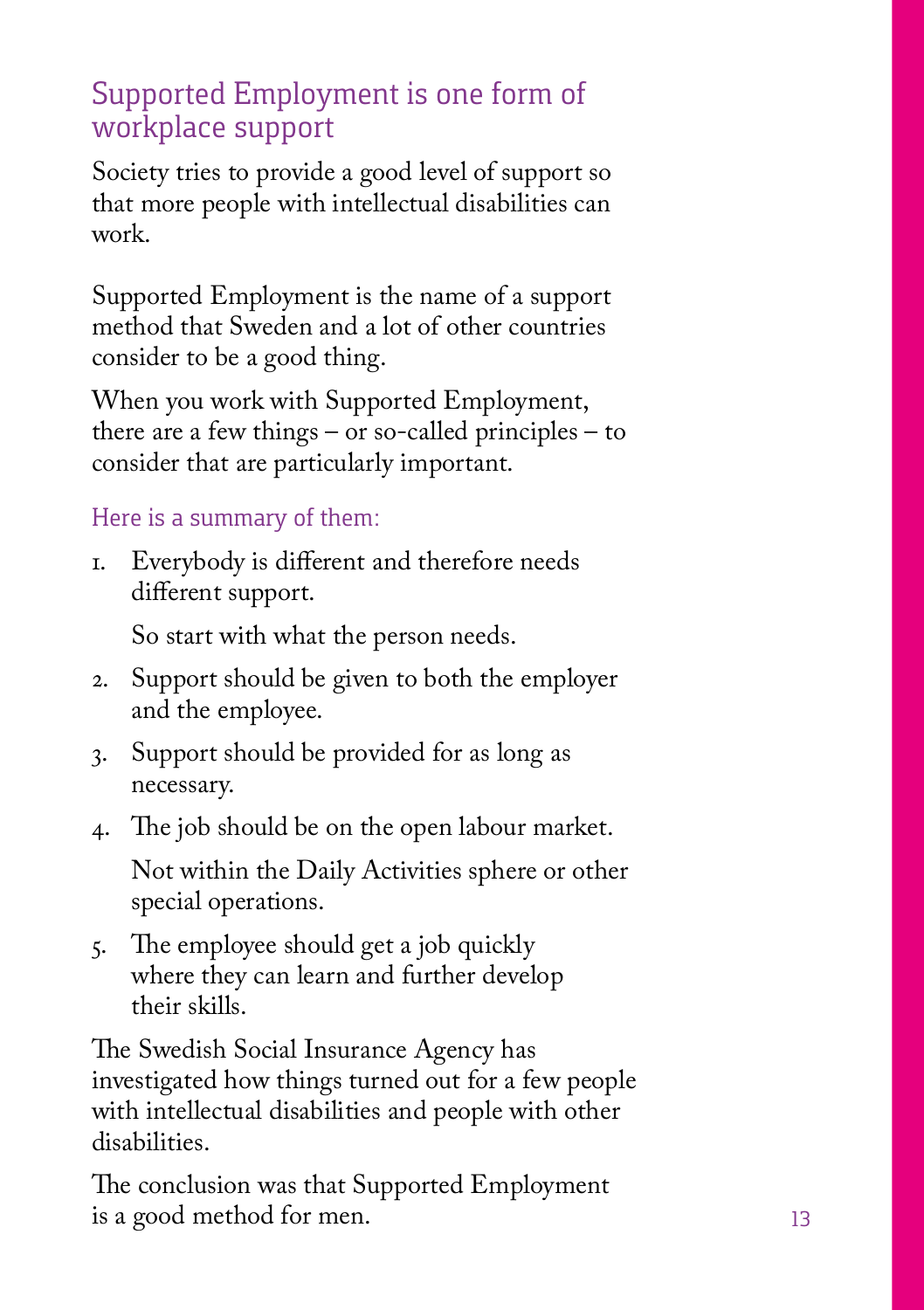For women, the method was no better than other methods.

Researchers do not know why Supported Employment works better for men than for women.

### More research is needed into the topic of work and disability

There are a lot of unanswered questions about jobs for people with intellectual disabilities.

Here are a few examples of questions that we think researchers should investigate:

- 1. What do people with intellectual disabilities themselves actually think about work?
- 2. Can laws and regulations make it easier or harder for people to get a job?
- 3. Why do more men with intellectual disabilities have jobs than women?
- 4. What is the situation like for people with a foreign background and an intellectual disability?
- 5. Does upper secondary school for pupils with intellectual disabilities give students an education that will lead to a job?
- 6. How much does it cost society when people with intellectual disabilities do not work?
- 7. What can be done to help people with intellectual disabilities learn new things throughout their life?
- 8. How can we create meaningful activities for people with intellectual disabilities who cannot or do not want to work?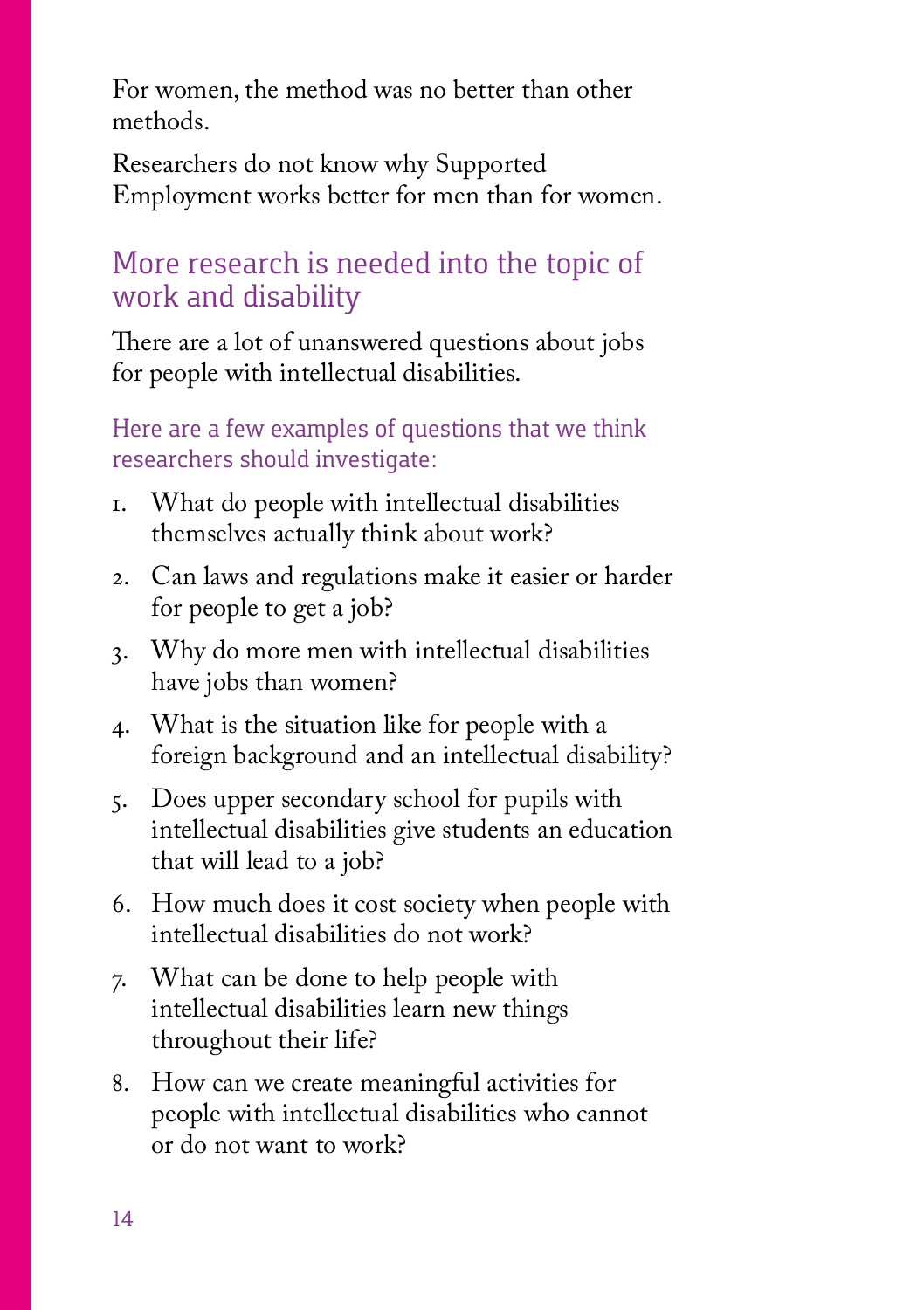# **ABOUT FORTE**

Forte is a government agency that funds research areas that are important for society.

Forte provides funding to researchers studying the fields of health, work and welfare.

Forte receives funding from the government.

Forte believes that everybody should be given the opportunity to read the researchers' results.

Which is why we have presented the research findings in an easier way in this publication.

> **Download this publication from www.forte.se/en/publication/ rb-disability-easy-read**